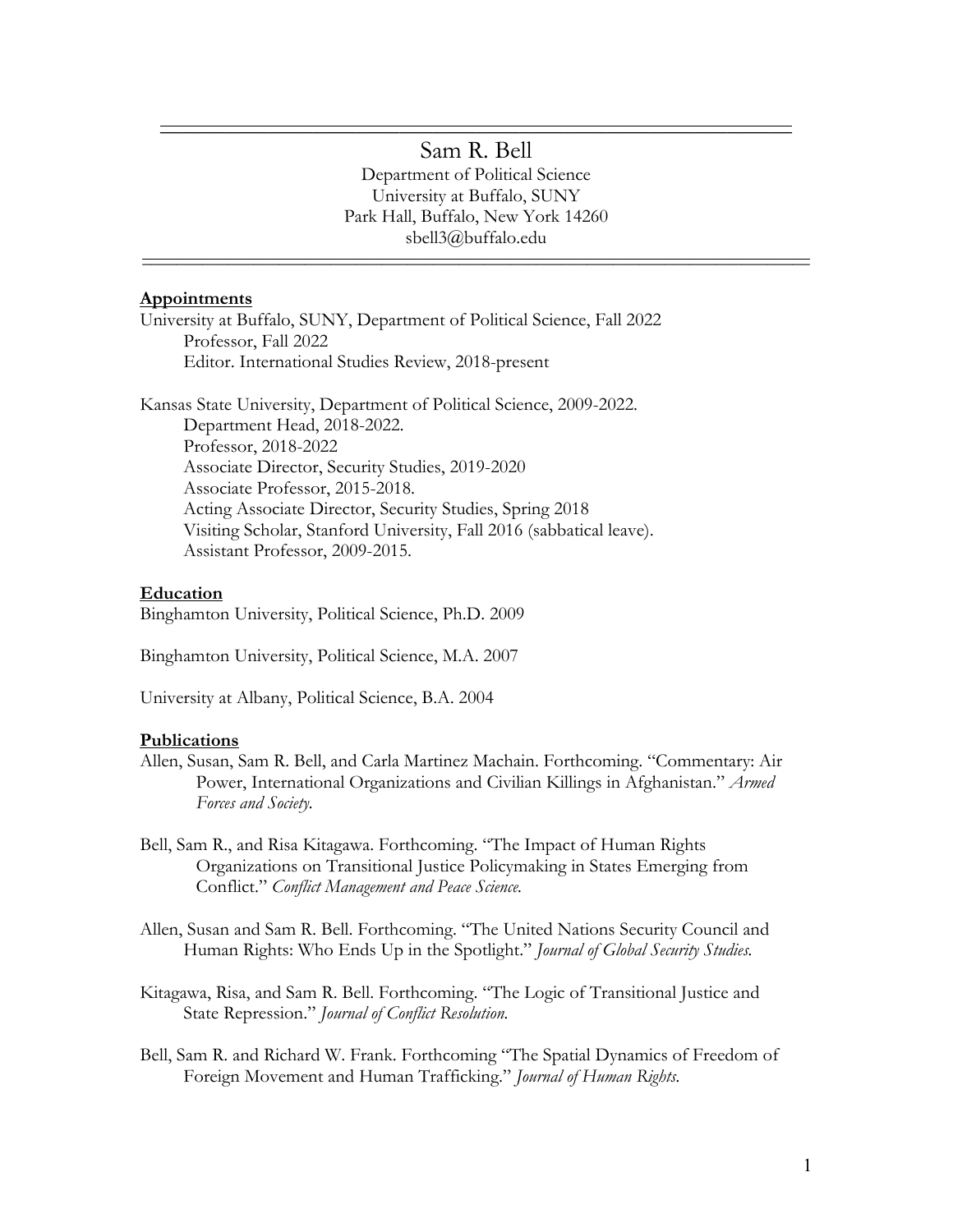- Bell, Sam R., K. Chad Clay, Ghashia Kiyani, and Amanda Murdie. Forthcoming. "Civil-Military Relations and Human Rights." (K. Chad Clay, Ghashia Kiyani, and Amanda Murdie). *Armed Forces & Society.*
- Nieman, Mark, Carla Martinez Machain, Olga Chyzh, and Sam R. Bell. 2021. "Troop Placement and Competition for Resources in the International System." *Journal of Politics* 83(4): 1307-1321.
- Allen, Susan, Sam R. Bell, and Carla Martinez Machain. 2021. "Air Power, NGOs, and Collateral Killings." *Foreign Policy Analysis* 17(2): 1-17
- Bell, Sam R. and Svitlana Chernykh. 2019. "Human Rights Violations and Post-Election Protest." *Political Research Quarterly. 72(2).*

Associated Blog Post: "The Belarus Protests Erupted Because of these Four Things." *The Monkey Cage – Washington Post.* August 25, 2020.

- Bell, Sam R., Amanda Murdie, and Dursun Pekesn. 2019. "Globalization and Contentious Politics: Predicting Women's and Non-Women's Protest." *Social Science Quarterly* 100(3): 604-619.
- Bell, Sam R., Amanda Murdie, Patricia Blocksome, and Kevin Brown. 2019. "Help or Hindrance? The Role of Humanitarian Military Interventions in Human Security NGO Operations." *International Political Science Review* 40(2): 263-278.
- Bell, Sam R., K. Chad Clay, and Amanda Murdie. 2019. "Join the Chorus, Avoid the Spotlight: The Effect of Neighborhood & Social Dynamics on Human Rights Organization Shaming." *Journal of Conflict Resolution* 63(1): 167-193.
- Bell, Sam R., Michael E. Flynn, and Carla Martinez Machain. 2018. "U.N. Peacekeeping Forces and the Demand for Sex Trafficking." *International Studies Quarterly* 62(3): 643-655.

Associated Blog Post: "The Connection Between Peacekeeping and Increased Sex Trafficking." *The War Room.*  Associate Blog Post: "UN Peacekeeping and the Demand for Sex Trafficking." *Political Violence at a Glance.* August 30, 2018.

- Bell, Sam R. and Carla Martinez Machain. 2018. "Democracy, Transparency, and Surprise Attack." *Foreign Policy Analysis* 14(4): 592-602.
- Bell, Sam R. and Victoria Banks. 2018. "Women's Rights Organizations and Human Trafficking." *Social Science Quarterly* 99(1): 362-376.
- Bell, Sam R. and Amanda Murdie. 2018. "The Apparatus for Violence: Repression, Protest, and Civil War in a Cross-National Framework." *Conflict Management and Peace Science* 35(4): 336-354.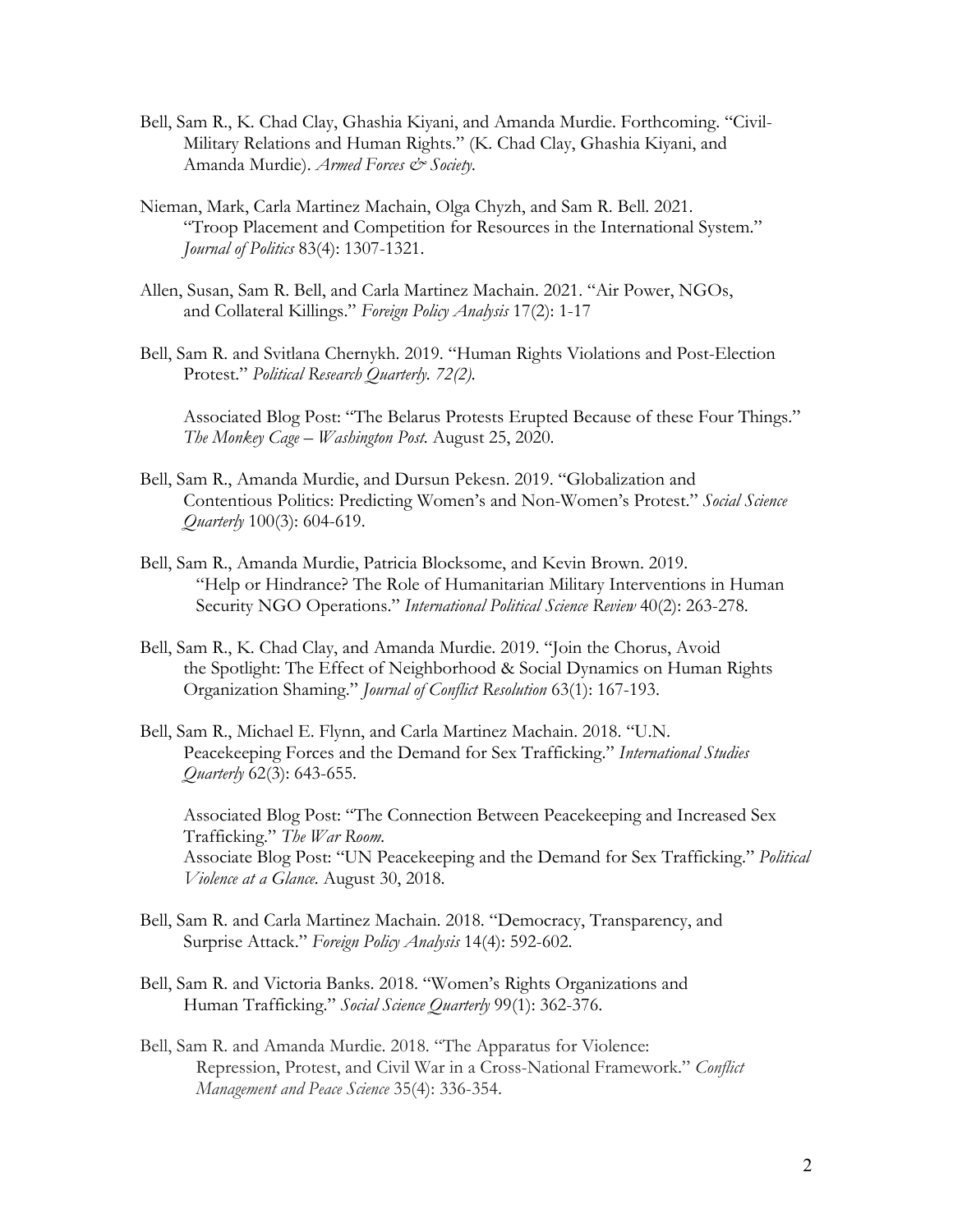- Allen, Michael A., Sam R. Bell, K. Chad Clay. 2018. "Deadly Triangles: The Implications of Regional Competition on Interactions in Asymmetric Dyads." *Foreign Policy Analysis* 14(2): 169-190.
- Bell, Sam R., K. Chad Clay, and Carla Martinez Machain. 2017. "The Effect of U.S. Troop Deployments on Human Rights." *Journal of Conflict Resolution* 61(10): 2020- 2042.

Frank J. Klingberg Award. 2015.

Best Faculty-Authored Paper, International Studies Association Midwest.

Associated Blog Post: "How Do U.S. Troop Deployments Affect Respect for Human Rights?"*The Quantitative Peace.* April 7, 2016.

- Bell, Sam R. 2017. "Power, Territory, and Interstate Conflict." *Conflict Management and Peace Science.* 34(2): 160-175.
- Bell, Sam R. and Andrew G. Long. 2016. "Trade Interdependence and the Use of Force: Do Issues Matter?" *International Interactions.* 42(5): 750-773
- Bell, Sam R. and Jesse Johnson. 2015. "Shifting Power, Commitment Problems, and Preventive War." *International Studies Quarterly* 59(1): 124-132.
- Barry, Colin, Sam R. Bell, K. Chad Clay, Michael E. Flynn, and Amanda Murdie. 2015. "Choosing the Best House in a Bad Neighborhood: Location Strategies of Human Rights INGOs in the Non-Western World." *International Studies Quarterly* 59(1): 86-98.
- Bell, Sam R., K. Chad Clay, Amanda Murdie, and James Piazza. 2014. "Opening Yourself Up: The Role of External and Internal Transparency in Terrorism Attacks." *Political Research Quarterly* 67(3): 603-614.
- Bell, Sam R, Tavashi Bhasin, K. Chad Clay, and Amanda Murdie. 2014. "Taking the Fight to Them: Neighborhood Human Rights Organizations and Domestic Protest." *British Journal of Political Science.* 44(4): 853-875.
- Bell, Sam R, Richard Frank, and Paul Macharia. 2013. "Passenger or Driver?: A Cross-National Examination of Media Coverage and Civil War Interventions." *International Interactions* 39(5): 646-671.
- Bell, Sam R., Amanda Murdie, Patricia Blocksome, and Kevin Brown. 2013. "Force Multipliers: Conditional Effectiveness of Military and INGO Human Security Interventions." *Journal of Human Rights.* 12(4): 397-422.
- Bell, Sam R. 2013. "What You Don't Know Can Hurt You: Information, External Transparency, and Interstate Conflict, 1982-1999." *Conflict Management and Peace Science* 30(5): 452-468*.*

Bell, Sam R, David Cingranelli, Amanda Murdie, and Alper Caglayan. 2013. "Coercion,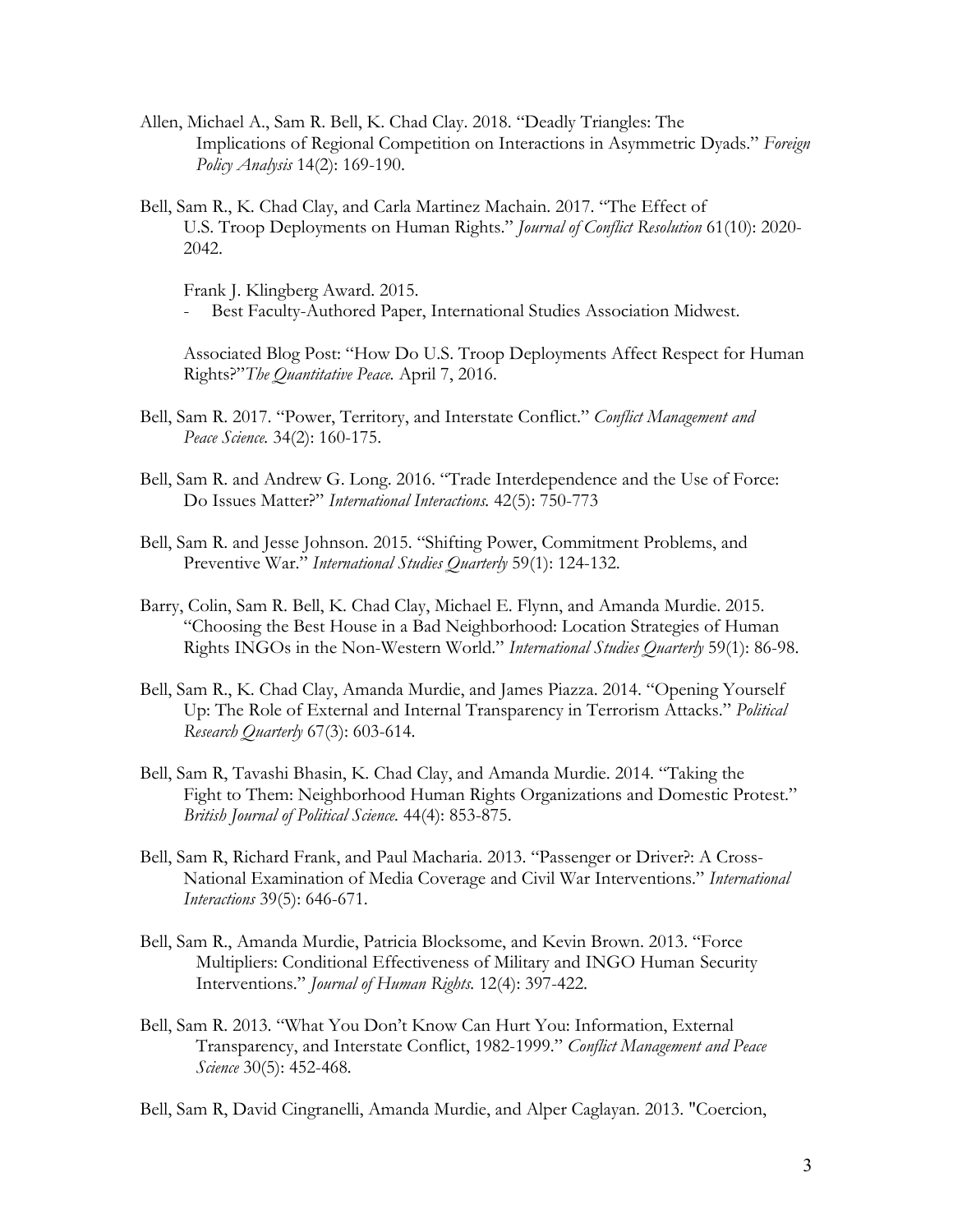Capacity, and Coordination: A Risk Assessment Model of the Determinants of Political Violence." *Conflict Management and Peace Science* 30(3): 240-262*.* 

- Bell, Sam R., K. Chad Clay, and Amanda Murdie. 2012. "Neighborhood Watch: Spatial Effects of Human Rights INGOs." *Journal of Politics* 74(2): 1-16.
- Regan, Patrick and Sam R. Bell. 2010. "Changing Lanes or Stuck in the Middle: Why are Anocracies More Prone to Civil Wars?" *Political Research Quarterly* 63 (4): 747-759.

### **Working Papers**

*"*Human Trafficking and HIV/AIDS Prevalence." (with Kate Perry).

- "Securing Protections for Civil Society: Evidence from Peace Agreements." (with Risa Kitagawa).
- "Playing Politics With War: Opposition Party Position-Taking on the Use of Force" (With Michael Allen).
- "Transparency and Change in Repressive Practices over Time" (With K. Chad Clay, Michael Flynn, and Amanda Murdie).

### **Invited Workshops and Presentations**

University of California-Irvine. Virtual Meeting. Human Trafficking Workshop. January 2022.

US Scholar Delegation to the Republic of China, sponsored by the Taiwanese Ministry of Foreign Affairs. Taipei. July 2019

Jilin University, Changchun, China. November 2019.

US Scholar Delegation to the Republic of China, sponsored by the Taiwanese Ministry of Foreign Affairs. Taipei. July 2019

Stanford University IR Workshop. Palo Alto, California. November 2016.

University of Oklahoma. Norman, Oklahoma. February 2016.

University of Tennessee. New Directions in the Study of Territory & Political Violence. June 2015

Australian National University. Canberra, Australia. March 2015

Montesquieu Institute. The Hague, Netherlands. November 2011

### **Conference Presentations (2007-Present)**

*"*Human Trafficking and HIV/AIDS Prevalence." (with Kate Perry). Presented at the 2021 International Studies Association – Midwest Meeting. St. Louis, MO.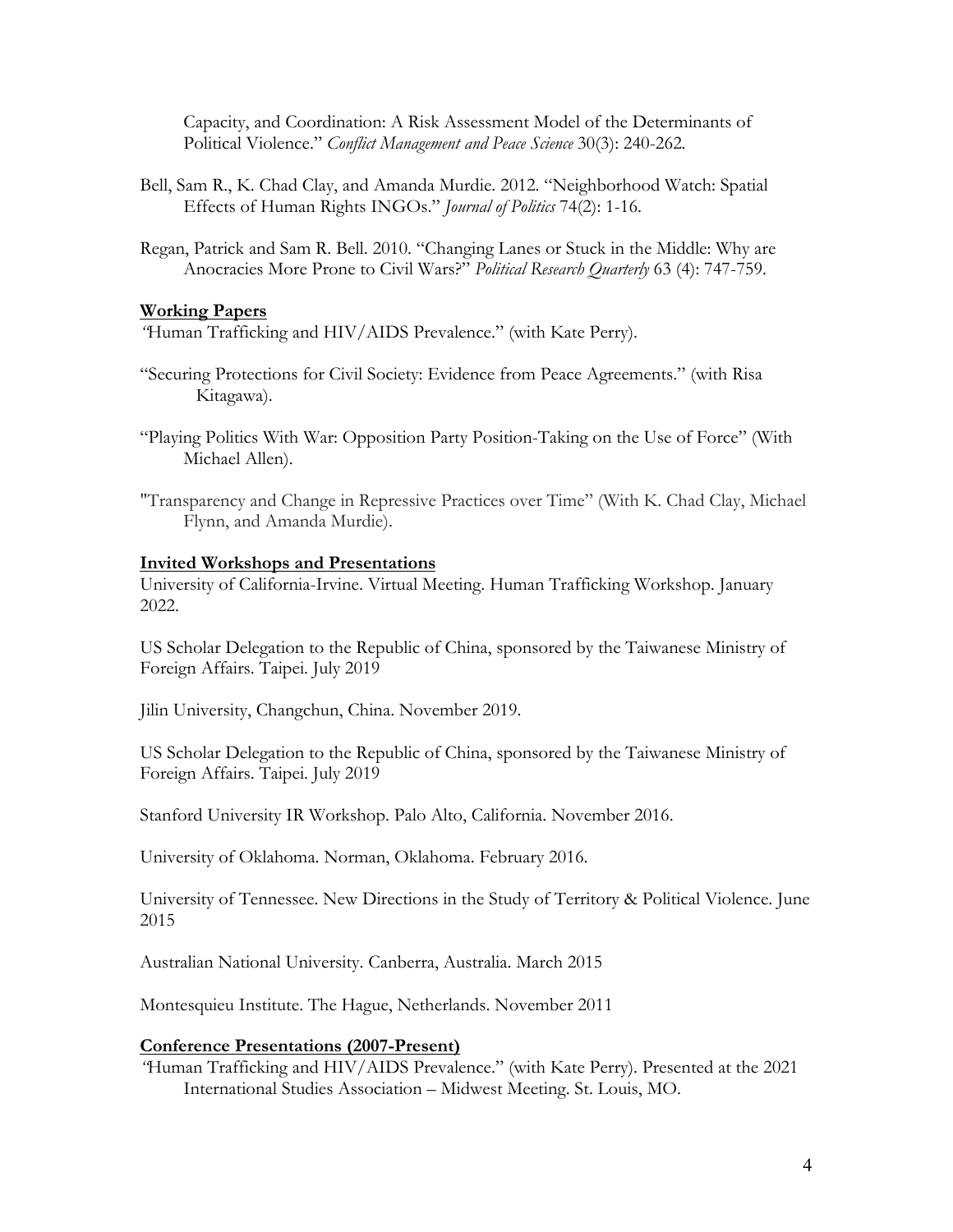- "Air Power, NGOs, and Civilian Killings: Exploring the Mechanisms in Afghanistan." (with Susan Allen and Carla Martinez Machain). Presented at the 2021 International Studies Association Meeting, Virtual.
- "The United Nations Security Council and Human Rights: Who Ends Up in the Spotlight?" (with Susan Allen). Presented at the 2020 International Studies Association – Midwest Meeting, Virtual.
- "The Impact of Human Rights Organizations on Transitional Justice Policymaking in States Emerging from Conflict." (with Risa Kitagawa). Presented at the 2020 International Studies Association – Northeast Meeting, Virtual.
- "Freedom of Movement and Human Trafficking" (with Richard W. Frank). Presented at the 2019 Pease Science Society Meeting, Manhattan, Kansas.
- "The Logic of Transitional Justice and State Repression." (with Risa Kitagawa). Presented at the 2019 American Political Science Association Meeting, Washington D.C.
- "Air Power, NGOs, and Collateral Killings (with Susan Allen and Carla Martinez Machain). Presented at the 2019 International Studies Association Meeting, Toronto, Ontario, Canada.
- "Civil-Military Relations and Human Rights." (with K. Chad Clay, Ghashia Kiyani, and Amanda Murdie). Presented at the 2018 FLACSO/International Studies Association Latin America Meeting, Quito, Ecuador.
- "Freedom of Movement and Human Trafficking" (with Richard W. Frank). Presented at the 2018 International Studies Association Meeting, San Francisco, California.
- "Troop Placement and Competition for Resources in the International System." (with Carla Martinez Machain, Mark Nieman, Olga Chyzh). Presented at the 2017 Peace Science Society Meeting, Tempe, Arizona.
- "Power, Territory, and Interstate Conflict." Presented at the 2017 International Studies Association Meeting, Baltimore, Maryland.
- "Electoral Compliance and Human Rights Violations" (with Svitlana Chernykh) Presented at the 2016 International Studies Association Meeting, Atlanta, Georgia.
- "Democracy, Transparency, and Surprise Attack." (with Carla Martinez Machain). Presented at the 2016 CEEISA-ISA Conference, Ljubljana, Slovenia.
- "Women's Rights Organizations and Human Trafficking" (with Victoria Banks). Presented at the 2015 International Studies Association-Midwest Annual Meeting, St. Louis, Missouri.
- "U.N. Peacekeeping Forces and the Demand for Sex Trafficking" (with Michael Flynn and Carla Martinez Machain). Presented at the 2015 International Studies Association-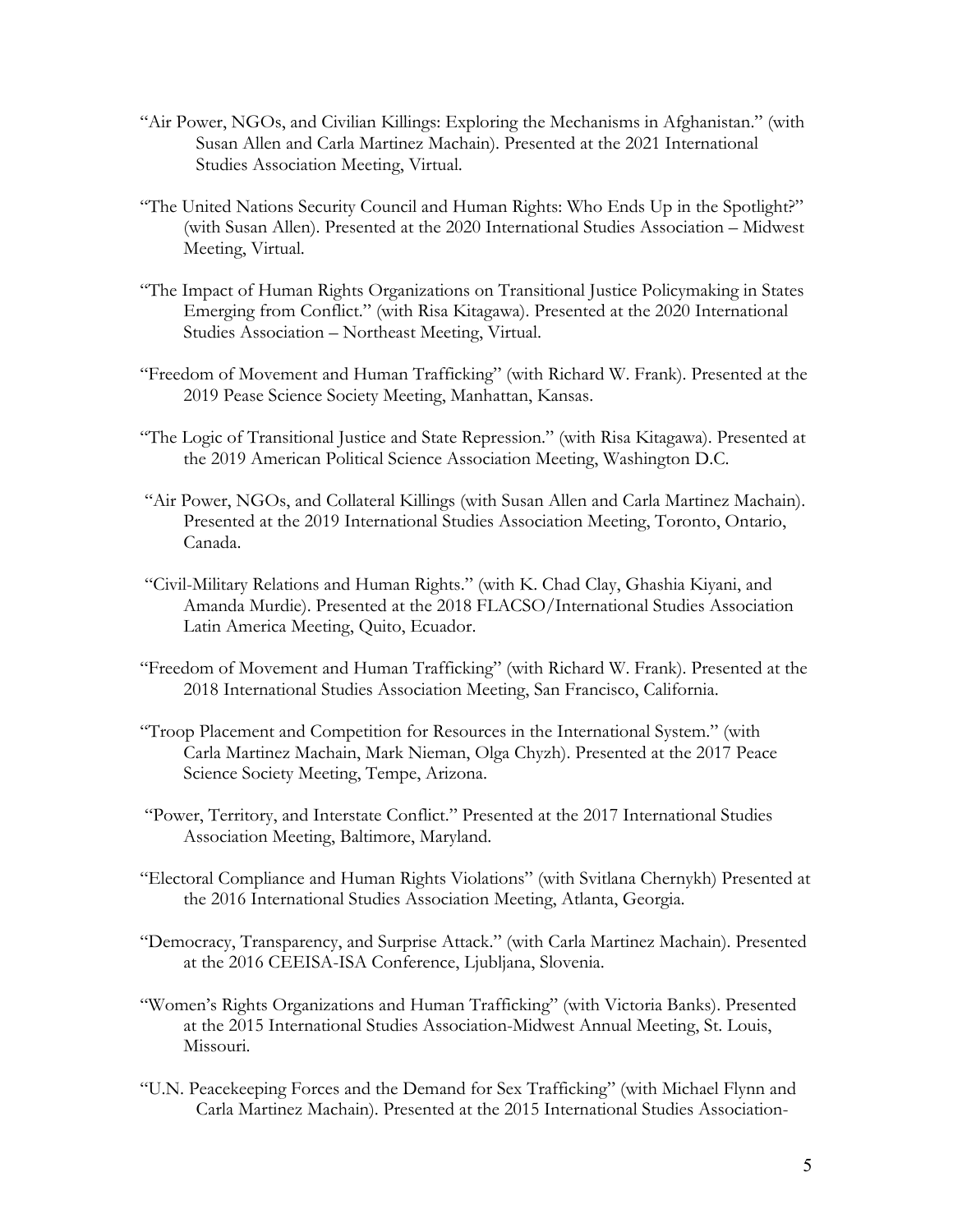Midwest Annual Meeting, St. Louis, Missouri.

- "The Effect of U.S. Troop Deployments on Human Rights" (with K. Chad Clay and Carla Martinez Machain). Presented at the 2014 International Studies Association-Midwest Annual Meeting, St. Louis, Missouri. **Winner of the Frank J. Klingberg Award for Best Paper Presented by a Faculty Member at ISA-Midwest**
- "Economic Interdependence and the Use of Force." (with Andrew Long). Presented at the 2014 Midwest Political Science Association Meeting, Chicago, Illinois.
- "Spreading the Spotlight Around: The International Diffusion of Human Rights Organization Shaming." (with K. Chad Clay and Amanda Murdie). Presented at the 2014 International Studies Association Annual Meeting, Toronto, Ontario.
- "Democracy, Transparency, and Surprise Attacks." (with Carla Martinez Machain). Presented at the 2013 International Studies Association-Midwest Annual Meeting, St. Louis, Missouri.
- "Transparency and Change in Repressive Practices over Time" (With K. Chad Clay, Michael Flynn, and Amanda Murdie). Presented at the 2013 International Studies Association Annual Meeting, San Francisco, California
- "Assessing Shifting Power and Preventive War" (With Jesse Johnson). Presented at the 2013 Midwest Political Science Association Meeting, Chicago, Illinois.
- "Human Security NGOs and Network Behavior" (with Amanda Murdie, Patricia Blocksome, and Kevin Brown). Presented at the 2012 APSA Annual Meeting.
- "Deadly Triangles: The Implications of Regional Competition on Demands Between Asymmetric States" (with Michael Allen and K. Chad Clay). Presented at the 2012 Midwest Political Science Association Meeting, Chicago, Illinois.
- "The Apparatus for Violence: Repression, Protest, and Civil War in a Cross-National Framework" (With Amanda Murdie and David Rose). Presented at the 2012 Midwest Political Science Association Meeting, Chicago, Illinois.
- "Taking the Fight to Them: Neighborhood INGOs and Domestic Protest." (with Tavashi Bhasin, K. Chad Clay, and Amanda Murdie). Presented at the 2011 Peace Science Society Annual Meeting, Los Angeles, California.
- "Coercion, Capacity, and Coordination: A Risk Assessment Model of the Determinants of Political Violence." (with David Cingranelli and Amanda Murdie). Presented at Midwest Political Science Association Meeting, Chicago, IL, April 2011
- "Neighborhood Watch: Spatial Effects of Human Rights INGOs." (with Chad Clay and Amanda Murdie). Presented at the Peace Science Society Conference, Ft. Worth, TX, Nov. 2010.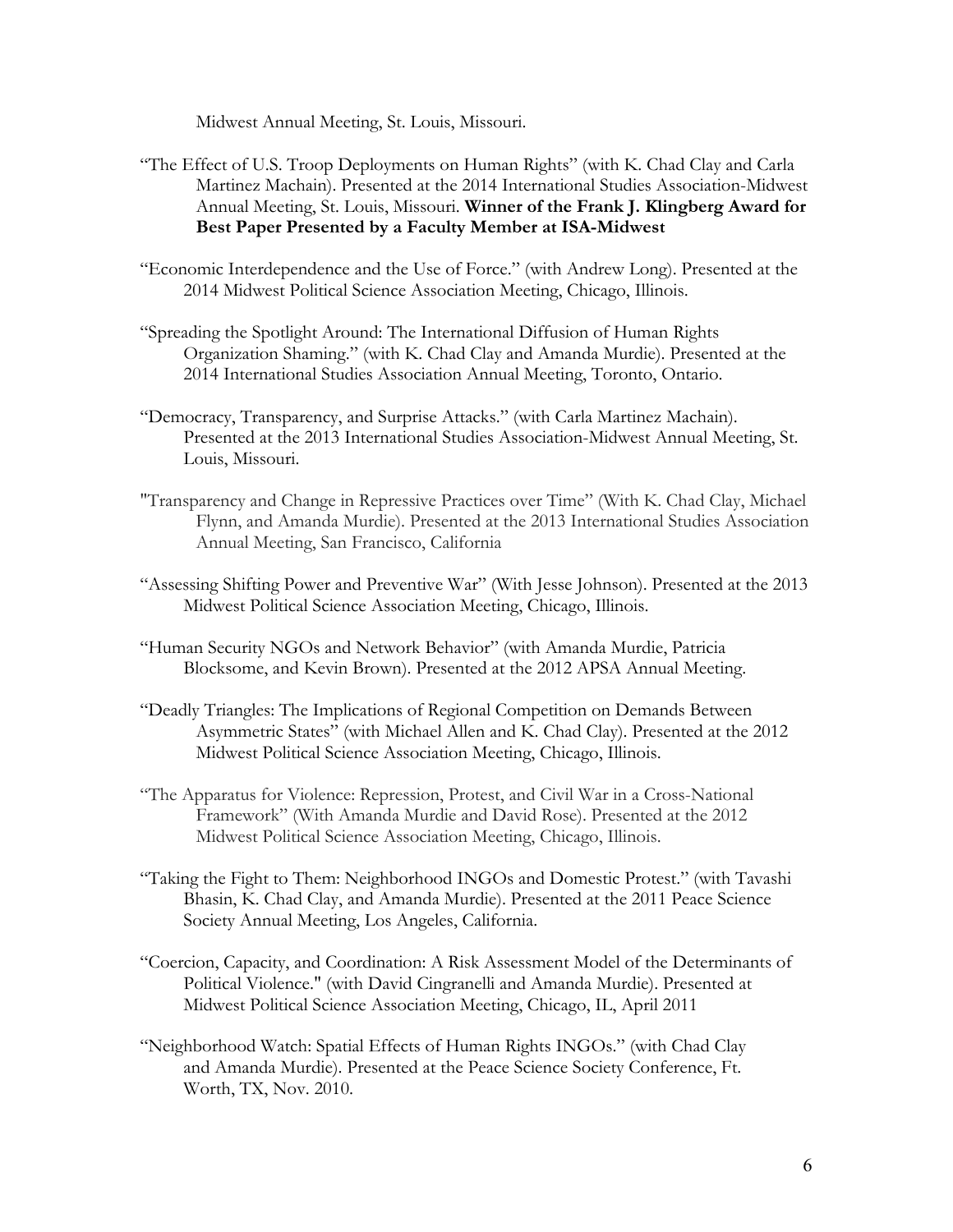- "Economic Interdependence and the Use of Force." (with Andrew Long). Presented at the Jan Tinbergen European Peace Science Conference, Amsterdam, Netherlands, June 2010
- "Failing to Serve Two Masters: The International Economic Incentives for External Transparency and Internal Opacity". Presented at the Midwest Political Science Association Meeting, Chicago, IL, April 2010.
- "Media Coverage and Civil War Interventions: A Cross-National Examination of Intervention Behavior". (with Paul Macharia). Presented at the International Studies Association Annual Meeting, New York, NY, February 2009.
- "External Transparency and Diversionary Conflict". Presented at the Annual American Political Science Association Meeting, Boston, MA, August 2008.
- "What you Don't Know Can Hurt You: Transparency and Conflict Behavior". Presented at the Jan Tinbergen European Peace Science Conference, Amsterdam, Netherlands, June 2008.
- "Playing Politics With War: Opposition Party Position-Taking on the Use of Force". (with Michael Allen) presented at the Annual Meeting of the Peace Science Society, Columbia, South Carolina, November 2007.

# **Consulting**

Predictive Societal Indicators of Radicalism. Milcord LLC. Fall 2009. This work was sponsored by the United States Air Force Research Laboratory under Air Force Contract No. FA8750-09-C-0132. The AFRL Program Manager for the effort is Michael Hinman. With David Cingranelli and Amanda Murdie

### **Grants and Awards**

University Small Research Grant, KSU, Spring 2021. Big-12 Fellowship, 2017 Kansas State University Faculty Development Award, 2015 Frank J. Klingberg Award for Best Paper Presented by a Faculty Member at ISA-Midwest, 2015 Oz to Oz K-State Travel Funding to Australia, 2014 Kauffman Foundation. Agribusiness Development Team Project, 2012, (\$128,960) American Soldier Project Travel Grant, Spring 2010 University Small Research Grant, KSU, Spring 2010 Dissertation Semester Fellowship, Binghamton University, Fall 2008 Binghamton University Graduate School Travel Grant, Spring 2008 GSEU Professional Development Award, Spring 2006

### **Professional Service**

PRQ Best Article Award Committee, 2019 Nominations Committee, Peace Science Society, 2017-2019 Editor International Studies Review, 2018-2022 Editorial Board Member, International Studies Quarterly, 2016-2018